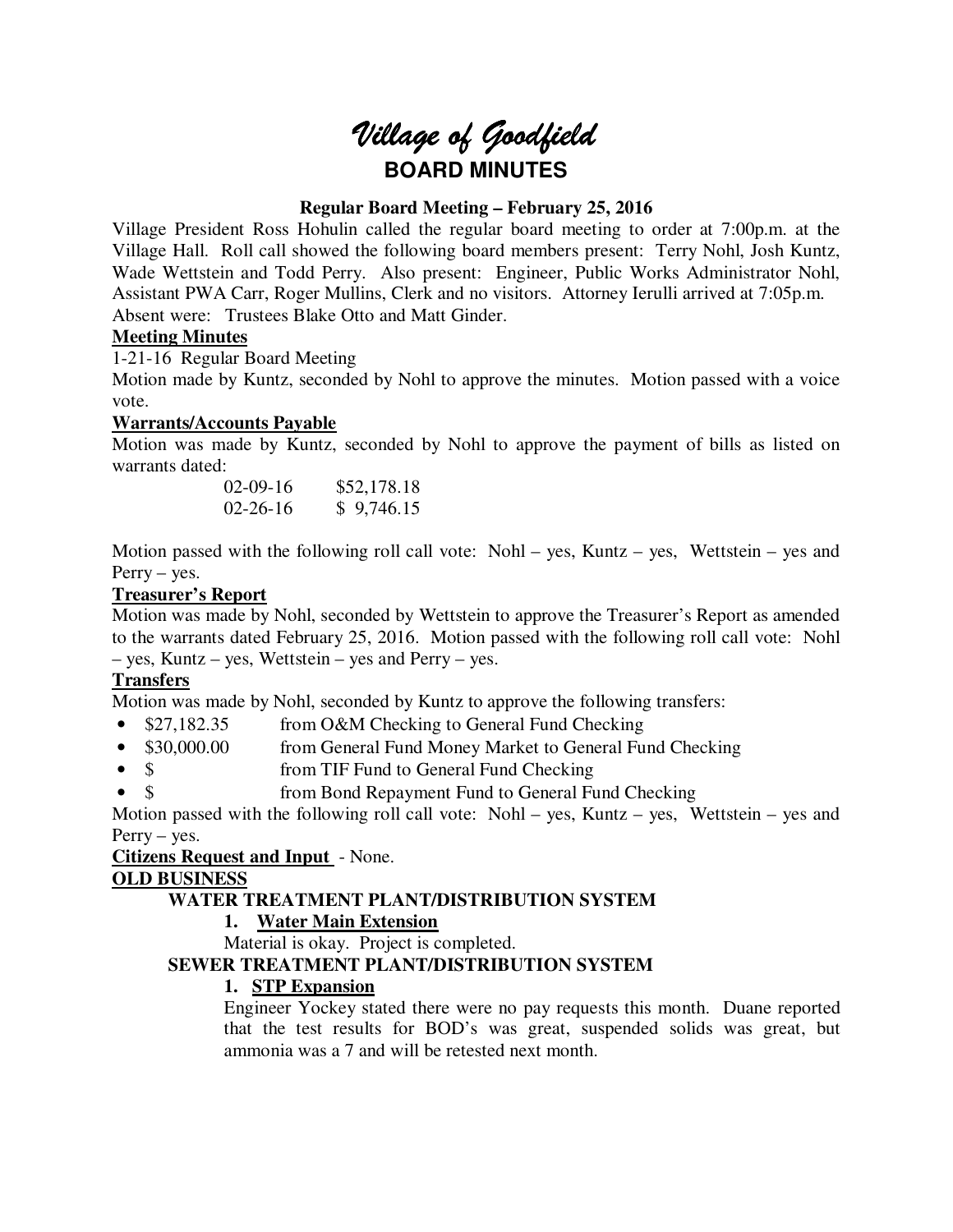# **2. Trunk Sewer Improvements – Clearing Brush - Easements**

Nothing discussed.

**Payment of outstanding invoices upon request of Village Engineer** - None.

# **Goodfield Business Park**

Nothing discussed.

# **Acquisition of decommissioned Ameren Substation**

Purchase is complete and deed is recorded.

#### **Possible Annexation**

Nothing discussed.

#### **East Robinson Street – Right of Way**

Engineer Yockey gave plats to PWA Nohl to review. Duane also sent a list of driveway repairs to PWA Nohl. On the East end of the street the houses get closer to the street so the  $2<sup>nd</sup>$  to last house has a 25' easement and the last house has a 20' easement.

#### **Skybeam (DTN) Agreement**

Nothing discussed.

**Surplus Equipment** 

Nothing discussed.

#### **NEW BUSINESS**

**Police Contract** 

Tabled.

#### **Rte. 117 Sanitary Sewer Service**

Scott Leman called Engineer Yockey regarding sanitary sewer service for a new building. It is in the TIF District. PWA Nohl will get sanitary sewer information to Scott Leman.

#### **Storm Sewer Repair on Fisk Street**

A homeowner on Fisk Street that had a problem when it rained. The homeowner had his service camera' d and found that his storm sewer service was collapsed in the middle of the road. Because VOG will have to tear up street to repair PWA Nohl feels a structure should be put in at that time. Motion was made by Wettstein, seconded by Kuntz to put a structure in. Motion passed with the following roll call vote:  $Nohl - yes$ , Kuntz – yes, Wettstein – yes, Perry – yes.

# **Equipment Purchase for Sewer Plant**

PWA Nohl would like to get an 8 zone alarm dialer. He would like to put generator and lift station on dialer. Motion was made by Kuntz, seconded by Wettstein to purchase an 8 zone sense phone at a cost of up to \$2500.00 Motion passed with the following roll call vote: Nohl – yes, Kuntz – yes, Wettstein – yes and Perry – yes.

#### **Timberline Campground Fireworks**

Timberline Campground contacted PWA Nohl regarding setting off fireworks at campground. Attorney Ierulli said he would have to comply with state statutes. PWA Nohl will let the campground know.

#### **Building Permit #622**

Permit expires on March 19<sup>th</sup>, 2016.

#### **Schedule Committee Meetings**

No meetings scheduled.

# **Municipal Calendar**

Municipal calendar completed.